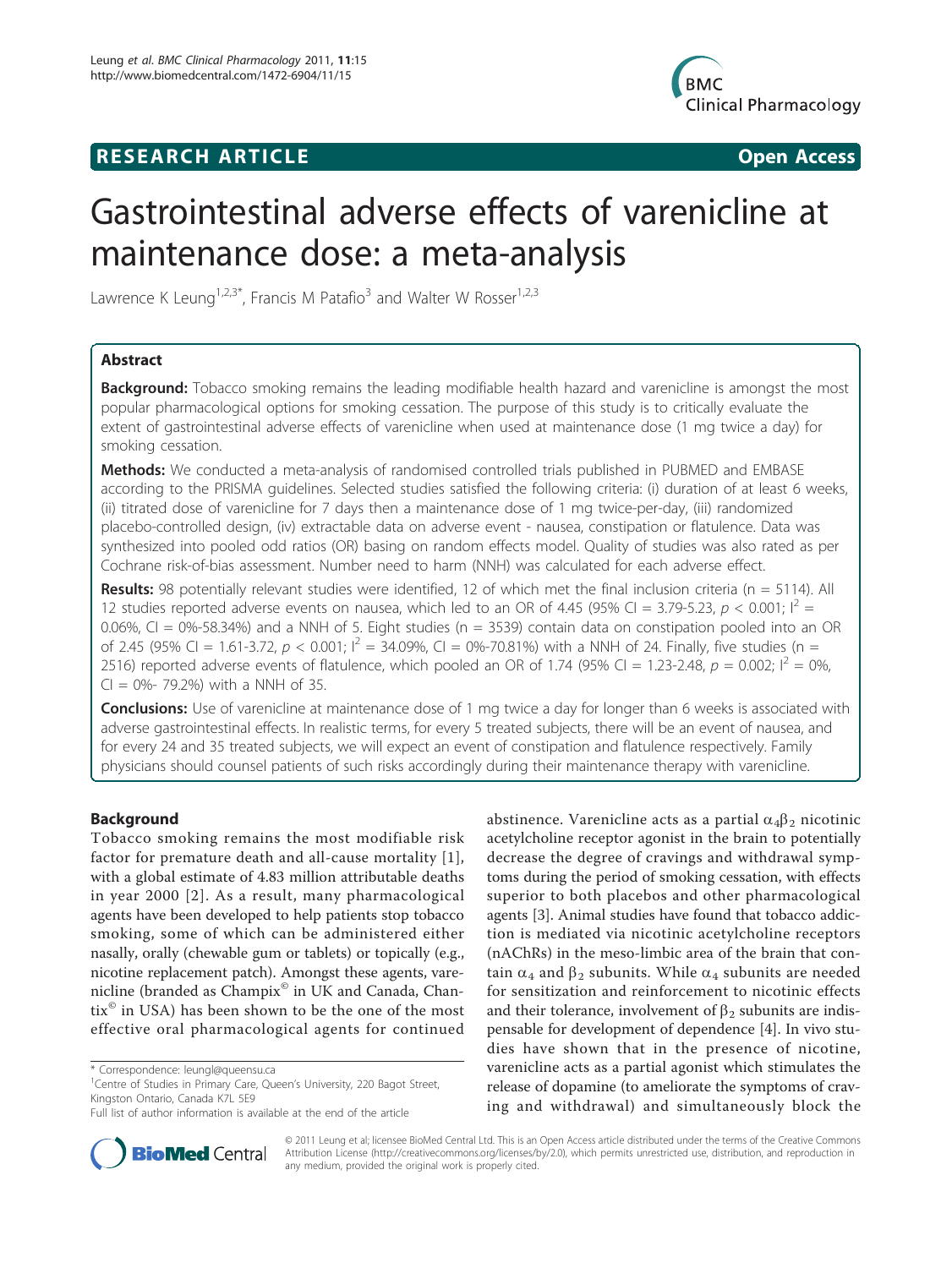nicotine receptors (to reduce the likelihood of dependence)[\[5](#page-6-0),[6\]](#page-6-0). When compared to other mainstream pharmacotherapies (e.g., nicotine replacement therapy and bupropion), varenicline remains as the most effective choice for smoking cessation [\[7\]](#page-6-0) and is validated by highquality meta-analysis [[8](#page-6-0)]. Nevertheless, varenicline has been associated with adverse events like headache, fatigue, sleep disorder, nausea and constipation [[9](#page-6-0),[10\]](#page-6-0). Whilst risks of neuropsychiatric adverse events due to varenicline have already been reported in a polled analysis [[11\]](#page-6-0), the likelihood of major gastrointestinal adverse effects (such as nausea, constipation and flatulence) during maintenance phase lacks precise documentation. We hereby performed a meta-analysis of randomized doubleblinded placebo-controlled trials to critically examine the relative risks of nausea, constipation and flatulence due to maintenance dose of varenicline (1 mg twice a day for at least 6 weeks) in the context of smoking cessation.

## Methods

## Eligibility criteria

Our primary interest was the reported gastrointestinal adverse-effects in using varenicline at the indicated maintenance dose (1 mg) for duration longer than six weeks. To minimise heterogeneity, we limited our scope to double-blind randomised placebo-controlled trials with comparable sample sizes and a satisfactory score from the Cochrane risk of bias assessment tool described by Higgins [[12](#page-6-0)]. Eligible studies must use a one-week titrated dose (0.5 mg) of varenicline prior to maintenance dose (1 mg twice a day), and contain at least one extractable adverse gastrointestinal event of nausea, constipation or flatulence.

## Search strategy

A literature search of published medical reports was performed in all languages from PUBMED (from 1947 to December 2010), EMBASE (from 1947 to December 2010) and All EBM Reviews using the OVID Portal of Queen's University, Kingston, Ontario. Abstracts were initially obtained using keywords of "smoking cessation" AND "varenicline. They were further narrowed down by imposing keywords of "human" AND "controlled trial". Manual searches of references and review articles supplemented the computerized search.

## Study selection, data extraction and quality assessment

Two reviewers (LL and FP) worked independently and went over the initial search for abstracts that satisfied the keywords as mentioned in the search strategy section. They then adopted a simple form to select trials that satisfied the eligibility criteria stated above. Evaluation of selected studies were performed independently by each reviewer according to the Cochrane risks of bias tool [[12](#page-6-0)] in regards to the quality of study, randomization protocol, adequacy of concealment and blinding and, rigor of follow-up for dropouts. Information was extracted and tabulated in spreadsheet regarding the demography of the study population, duration of study, the types of adverse events, the number of affected subjects taking varenicline and placebo respectively and finally a numeric score for the Cochrane risk of bias. Spreadsheets were compared and any disagreement was discussed and resolved to reach mutual consensus.

#### Statistical Analysis

All data were synthesized in a meta-analysis and odds ratios (OR) were calculated with appropriate confidence intervals (CI) basing on the number of subjects reporting the relevant adverse effects in the study. Where necessary, the value of 1 was added to any arm with zero outcome event according to the Sheele +1 rule [[13\]](#page-6-0). The random effects analysis model as described by DerSimonian and Laird [[14\]](#page-6-0) was adopted instead of the fixed effects model to account for extra variance due to heterogeneous samples drawn from a wide population [[15\]](#page-6-0). Forest plots [[16\]](#page-6-0) were generated basing on OR for each gastrointestinal symptom of nausea, constipation and flatulence. Basing on the values of OR and the baseline risks of adverse effects, the number needed to harm (NNH) was also calculated which gives a realistic idea of the likelihood of the adverse effects. Funnel plots [[17](#page-6-0)] were displayed as a reference for possible publication bias. To assess heterogeneity across included studies, we adopted the Cochran Q-statistic [[18](#page-6-0)] and the  $I^2$  index [[19,20\]](#page-6-0) with 95% confidence intervals. We assumed a  $p$ value of less than 0.10 for the Cochran Q-statistic and an  $I^2$  index of greater than 50% as a threshold of heterogeneity. Statistical advice was provided by data analyst at our Centre of Studies in Primary Care.

## Results

## Study description

1431 abstracts were identified using keywords of "smoking cessation" AND "varenicline", which were reduced to 108 abstracts when imposing extra keywords of "human" AND "controlled trial" with supplementation from reference lists of included abstracts. 10 duplicates were removed and 82 abstracts were further excluded on grounds of having no placebo control group, combined mixed treatments, no relevant gastrointestinal adverse events data, or duplication trial publication or report. 16 relevant full text paper publications were then retrieved for potential inclusion. After imposing the eligibility criteria as described, only 12 studies were deemed eligible upon which mutual consensus was reached between the reviewers after discussion and comparison of the data spreadsheets. Using the 2009 PRISMA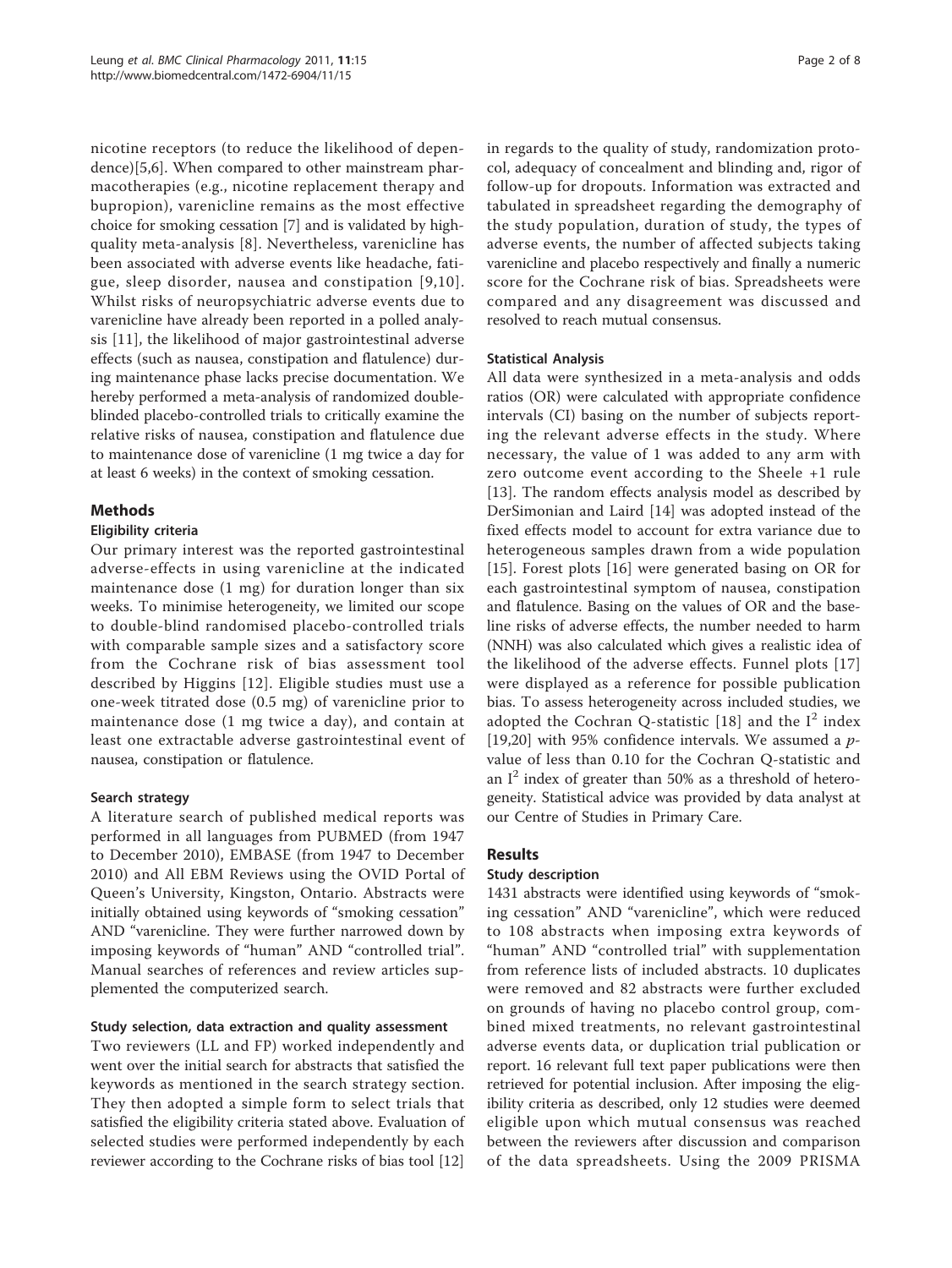checklist [\[21](#page-6-0)] (Additional File [1\)](#page-6-0), all 27 items were present and identified scored. A flow diagram of the literature search and selection process according to the PRISMA format [[21](#page-6-0)] was given in Figure 1, and the included studies were tabulated in Table [1.](#page-3-0) From the 12 studies, 2,622 patients were randomly assigned to receive varenicline (oral dose of 1 mg twice per day), and 2,492 patients were randomly assigned to receive placebo. Total sample size per study ranged from 248 to 714 and three studies had a total size of greater than

500. Except for the study by Tashkin et al. [\[22\]](#page-6-0) which specifically targeted patients with COPD, all other studies recruited subjects from the general population. One trial used varenicline for 6 weeks [[23\]](#page-6-0) while another for 52 weeks [[24](#page-6-0)], the rest used 12 weeks. All but one study [[23](#page-6-0)] employed the standard low-dose titration regime before using the 1 mg twice per day dosage. There was no exclusion as for the type of tobacco used by smokers in all trials except for the study by Fagerstrom et al. [\[9](#page-6-0)] which recruited subjects using smokeless tobacco.

## Assessment of study quality

All 12 studies achieved a score of at least 4 out of 6, using the Cochrane risk of bias assessment [[12](#page-6-0)] (See table [1](#page-3-0)) and was considered satisfactory with mutual agreement between the two reviewers. After consultation with our

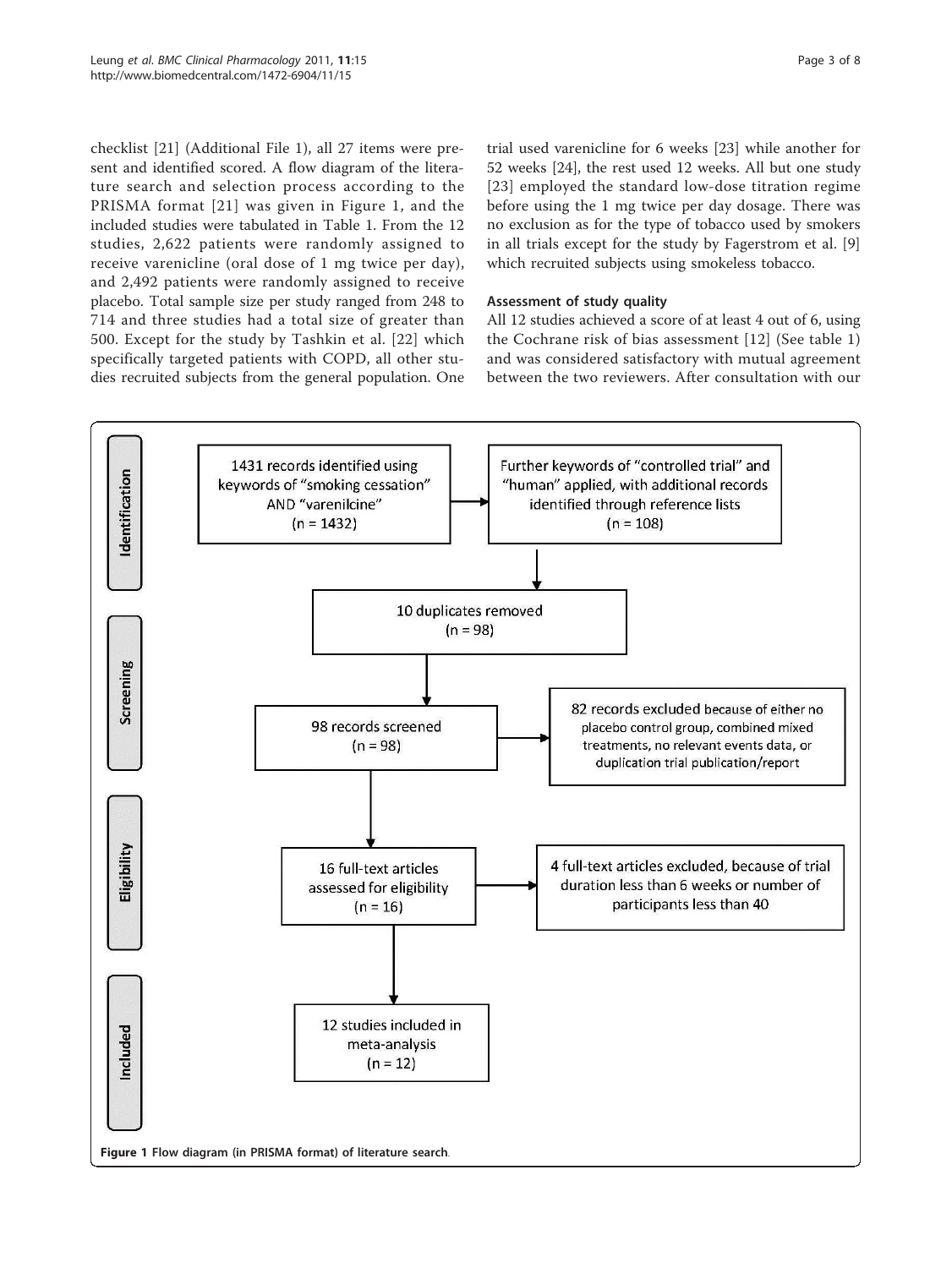| Study                                 | <b>Total</b><br>Sample Size<br>(n) | Adverse<br>effects <sup>*</sup> | Mean<br>Age | $\%$<br>Male | Trial Duration with 1 mg<br><b>BID dose(Weeks)</b> | Size of<br>Trial group | Size of<br>Control<br>Group | Cochrane risk of bias<br>assessment <sup>§</sup> |  |                |                |                |                |                              |
|---------------------------------------|------------------------------------|---------------------------------|-------------|--------------|----------------------------------------------------|------------------------|-----------------------------|--------------------------------------------------|--|----------------|----------------|----------------|----------------|------------------------------|
|                                       |                                    |                                 |             |              |                                                    |                        |                             |                                                  |  |                |                |                |                | P Q R S T U Overall<br>score |
| Gonzales et al<br>$(2006)^{32}$       | 696                                | A, B, C                         | 42.55       | 52.05 12     |                                                    | 352                    | 344                         |                                                  |  |                | -1             |                | $\overline{1}$ | 6/6                          |
| Jorenby et al<br>$(2006)^{29}$        | 685                                | A, B, C                         | 43.45       | 56.65 12     |                                                    | 344                    | 341                         |                                                  |  | $\overline{1}$ | -1             | $\overline{1}$ | $\circ$        | 5/6                          |
| Oncken et al<br>$(2006)^{27}$         | 259                                | A, B, C                         | 41.1        | 50.2         | 12                                                 | 130                    | 129                         |                                                  |  | $\overline{1}$ | $\overline{1}$ | $0\quad 0$     |                | 4/6                          |
| Nides et al<br>$(2006)^{25}$          | 248                                | A, B                            | 41.7        | 51.2         | - 6                                                | 125                    | 123                         |                                                  |  | $\circ$        | $\overline{1}$ | $\overline{1}$ | $\circ$        | 4/6                          |
| Nakamura et<br>al(2007) <sup>30</sup> | 310                                | A, B                            | 40          | 77.6         | 12                                                 | 156                    | 154                         |                                                  |  |                |                |                | -1             | 6/6                          |
| Tsai et al<br>$(2007)^{28}$           | 250                                | A, B                            | 40.3        | 88.8         | 12                                                 | 126                    | 124                         |                                                  |  | $\circ$        | -1             | $\overline{1}$ | $\circ$        | 4/6                          |
| Williams et al<br>$(2007)^{26}$       | 377                                | A, B, C                         | 47.7        | 48.6         | 52                                                 | 251                    | 126                         |                                                  |  | $\circ$        | -1             | $\overline{1}$ | $\mathbf{0}$   | 4/6                          |
| Niaura et al<br>$(2008)^{34}$         | 312                                | A                               | 41.8        | 51.9         | 12                                                 | 157                    | 155                         |                                                  |  |                |                | $\mathbf{1}$   | $\circ$        | 5/6                          |
| Wang et al<br>$(2009)^{33}$           | 333                                | A                               | 38.7        | 96.7         | 12                                                 | 165                    | 168                         |                                                  |  | $\circ$        | $\overline{1}$ | $\overline{1}$ | $\mathbf{0}$   | 4/6                          |
| Rigotti et al<br>$(2010)^{31}$        | 714                                | A, B                            | 56.45       | 78.7         | 12                                                 | 355                    | 359                         |                                                  |  | $\circ$        | $\overline{1}$ | $\overline{1}$ | $\overline{1}$ | 5/6                          |
| Fagerstrom et<br>$aI(2010)^8$         | 431                                | A                               | 43.9        | 89.3         | 12                                                 | 213                    | 218                         |                                                  |  | $\overline{1}$ | $\overline{1}$ | $\overline{1}$ | $\overline{1}$ | 6/6                          |
| Tashkin et al<br>$(2010)^{24}$        | 499                                | A, C                            | 57.2        | 62.3         | 12                                                 | 248                    | 251                         |                                                  |  | 0 <sub>1</sub> |                | $\overline{1}$ | $\circ$        | 4/6                          |

<span id="page-3-0"></span>Table 1 Summary of the 12 studies included for meta-analysis

 $A^4A$  = Nausea, B = Constipation, C-Flatulence.

# Denote use of 1-week low-dose titration treatment.

 $^{\$}$ Cochrane risk of bias assessment: P = Allocation sequence adequately generated?; Q = Allocation adequately concealed?; R = Knowledge of allocated intervention adequately concealed?; S = incomplete outcome data adequately addressed?; T = Reports free of selective outcome reporting?; U = study free of other factors leading to high risk of bias?;  $1 =$  item positive;  $0 =$  negative or unknown.

statistician, the random effects model was adopted for subsequent analysis.

## Outcome Measures

#### Nausea

All 12 studies [[9,22-](#page-6-0)[32\]](#page-7-0) reported adverse effects of nausea with a total sample size of 5114. Out of the total 2622 subjects randomized to varenicline, 826 reported nausea; of the 2492 subjects taking placebo, 232 had nausea. The pooled OR was 4.45 (95% confidence levels [CI] of 3.79- 5.23,  $p < 0.001$ ) with a non-significant Cochrane Q-statistic of 11.01 ( $p = 0.443$ ) and an I<sup>2</sup> index of 0.06% (95%) confidence levels of 0% - 58.34%). With a baseline risk of nausea at 9.3%, the number need to harm (NNH) is 5. The Forest plot was shown in Figure [2](#page-4-0) and funnel plot in Additional File [2](#page-6-0).

## **Constipation**

8 studies [\[23-](#page-6-0)[30](#page-7-0)] reported adverse effects of constipation with a total sample size of 3539. 146 of 1839 subjects in the varenicline group and 53 of 1700 in the control group reported adverse effects of constipation. The pooled OR was 2.45 (95% confidence levels [CI] of 1.61-3.72,  $p \lt \sqrt{ }$  0.001) with a non-significant Cochrane Q-statistic of 10.62  $(p = 0.156)$  and an I<sup>2</sup> index of 34.09% (95% confidence levels of 0% - 70.81%). The baseline risk of constipation is 3.1%, yielding a NNH of 24. The Forest plot was shown in Figure [3](#page-4-0) and the funnel plot in Additional File [2.](#page-6-0)

#### Flatulence

5 studies [[22,24,25](#page-6-0),[27,](#page-6-0)[30\]](#page-7-0) were included reporting adverse effects of flatulence with a total sample size of 2516 subjects. 102 of 1325 subjects in the varenicline group and 50 of 1191 in the control group reported adverse effects of flatulence. The pooled OR was 1.74 (95% confidence levels [CI] of 1.23-2.48,  $p = 0.002$ ) with a non-significant Cochrane Q-statistic of 1.82 ( $p =$ 0.768) and an  $I^2$  index of 0% (95% confidence levels of 0% - 79.2%). With a baseline risk of flatulence at 4.2%, the NNH is 35. The Forest plot was shown in Figure [4](#page-5-0) and the funnel plot in Additional File [2](#page-6-0).

## **Discussion**

Our meta-analysis data confirms that using varenicline at maintenance dose of 1 mg twice per day for a period of more than 6 weeks is significantly associated with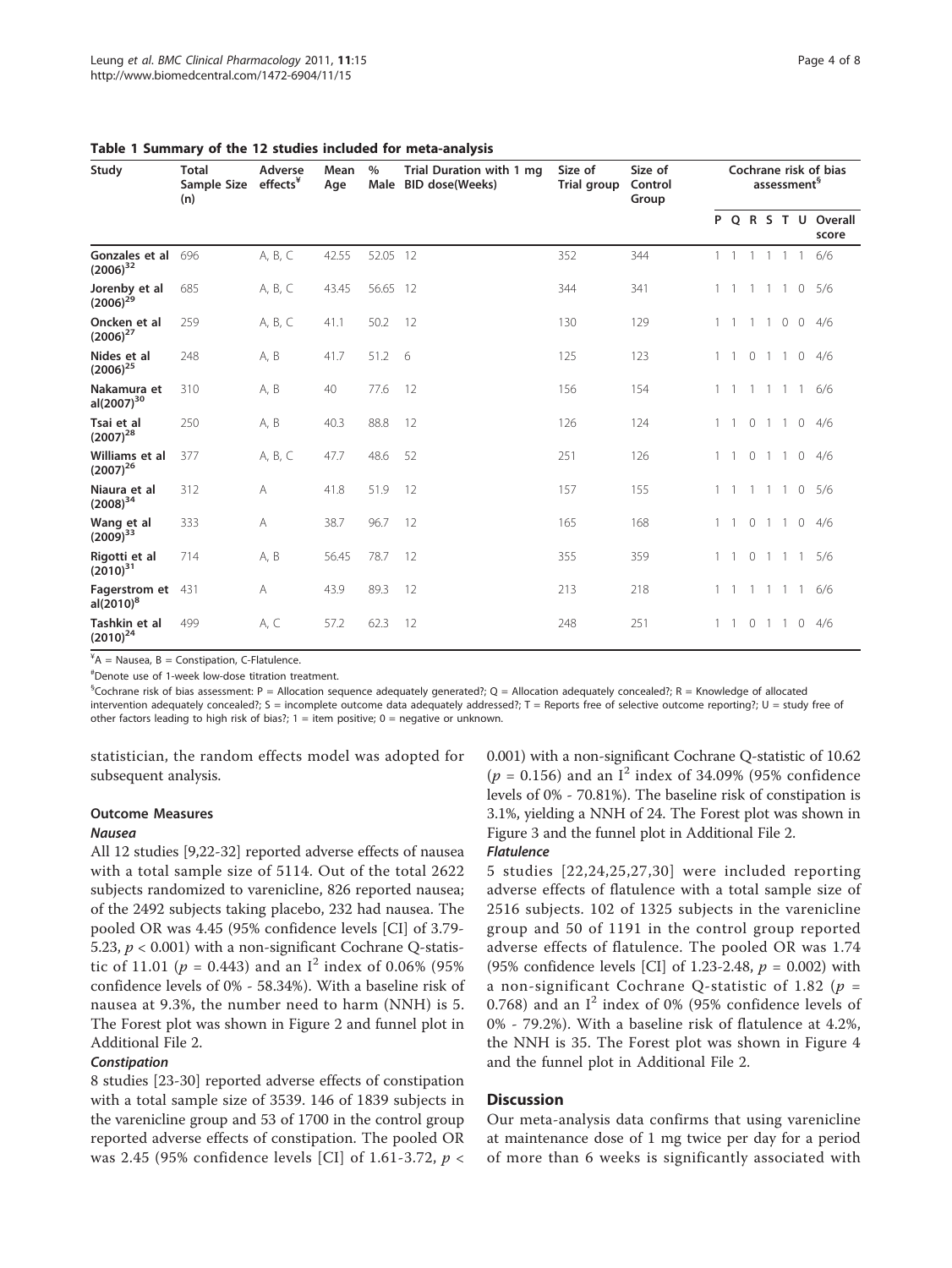<span id="page-4-0"></span>

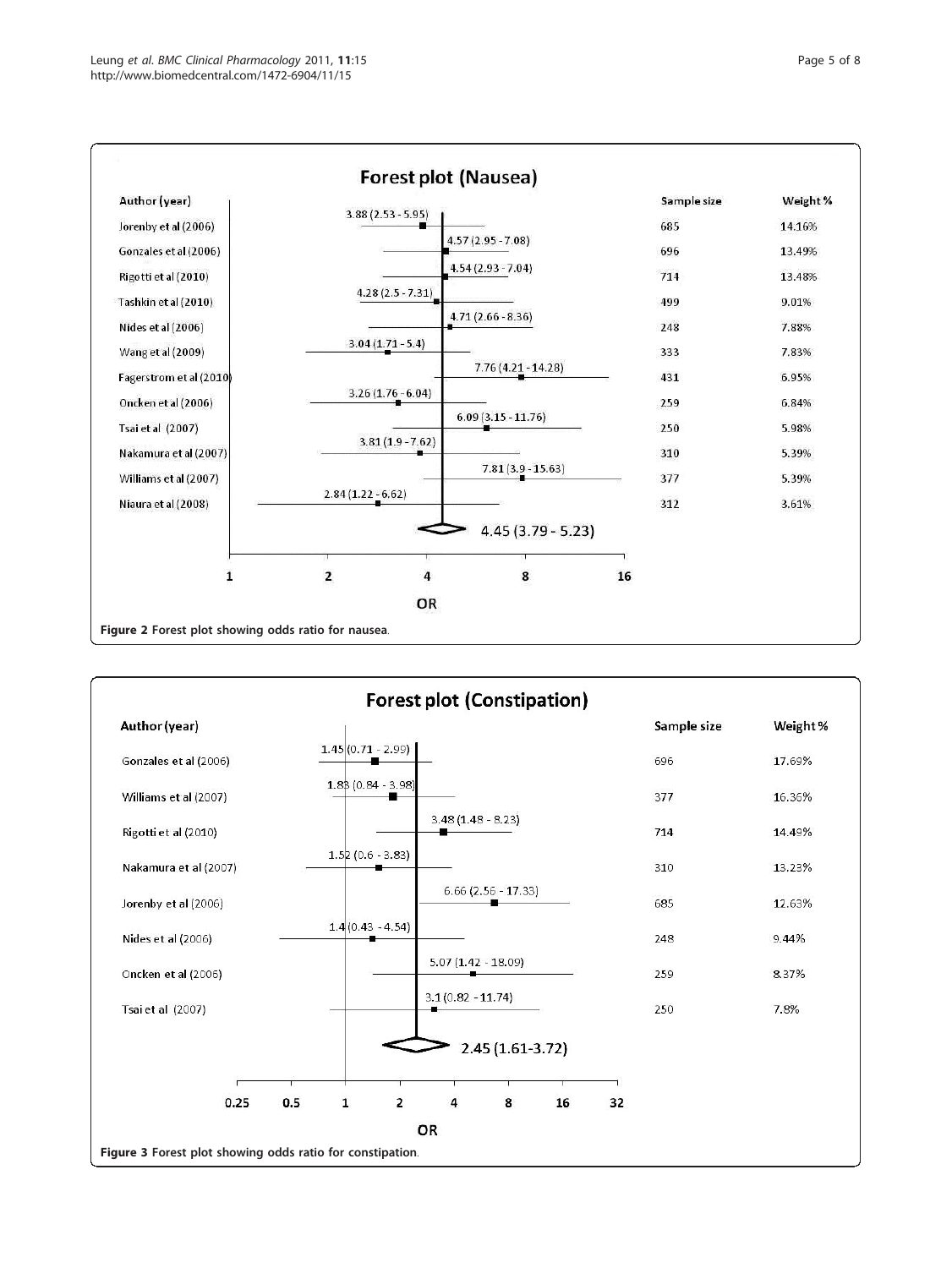<span id="page-5-0"></span>Author (year)

Williams et al (2007)

Tashkin et al (2010)

Gonzales et al (2006)

Jorenby et al (2006)

Oncken et al (2006)



685

 $250$ 

8

 $2.57(1.12 - 5.92)$ 

 $1.94(0.75 - 5.02)$ 



when prescribing varenicline as a drug of choice for smoking cessation. As the commonest gastrointestinal adverse effect, nausea accounts for failure of varenicline treatment amongst 1.8% to 7.6% of our study population [[24](#page-6-0),[26](#page-6-0),[27,](#page-6-0)[30,31](#page-7-0)]. The effects of nausea usually peak around 4 weeks of treatment and becoming less thereafter [\[24](#page-6-0)]. No similar discontinuation rates due to effects of constipation or flatulence have been reported.

## Limitation of studies

Our study has two limitations. Gastrointestinal adverse effects like nausea and flatulence are primarily subjective feelings which are difficult to quantify, despite crude stratification into mild, moderate or severe in several studies. Definition for constipation is also not standardised as per Rome criteria [\[33\]](#page-7-0) amongst the included studies in terms of bowel frequency or patient's difficulty in defecation. They may constitute data heterogeneity across studies in our meta-analysis.

The second limitation is the potential of publication bias. Our search strategy only isolated full-length published trials with sufficient population sizes to maintain statistical significance. In addition, we excluded studies with populations less than 40. However adoption of the random effects model in meta-analysis will help compensate irregularities due to small and potentially negative studies that we have excluded. Our funnel plots do not show obvious asymmetry (Additional File [2](#page-6-0)), suggesting the low likelihood of publication bias in our analysis. Thus said, the visual asymmetry of funnel plots should not be used to confirm the extent of publication bias [[34\]](#page-7-0), especially when the number of studies is small [\[35](#page-7-0)]. The  $I^2$  index suggests very low heterogeneity across studies for both nausea and flatulence (both at 0%) and slightly higher but still acceptable heterogeneity for con-stipation (34%)[\[20\]](#page-6-0). Like the Cochran Q-statistic, the  $I^2$ index is known to have limitations with its power affected by the actual number of included studies [\[36\]](#page-7-0).

## Conclusions

Varenicline is one of the most preferred pharmacological options for smoking cessation and gastrointestinal adverse effects have been mentioned but not documented precisely. Our comprehensive meta-analysis on randomised double-blind placebo-controlled trials concluded

17.81%

13.63%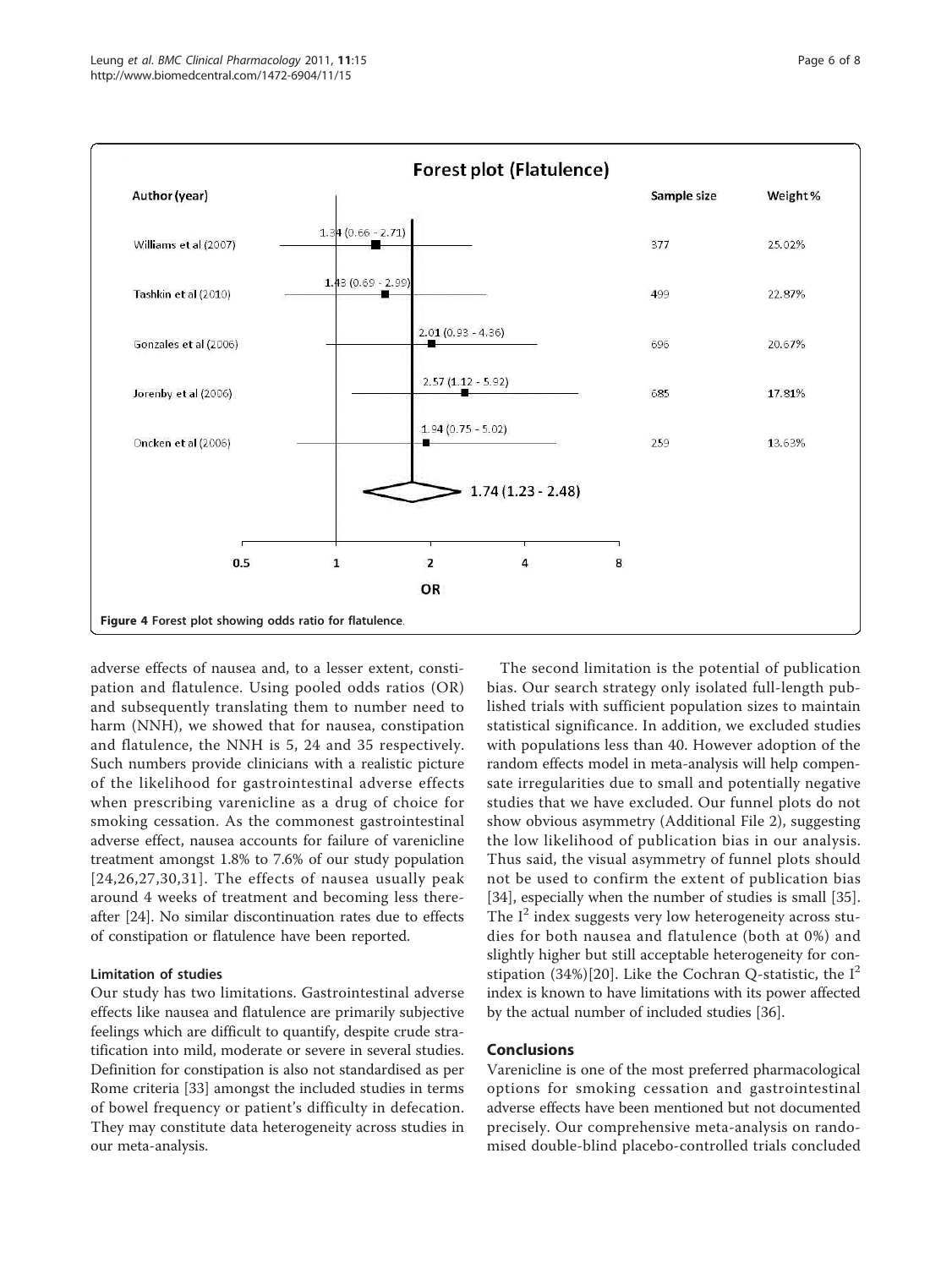<span id="page-6-0"></span>that in realistic terms, use of varenicline at the indicated maintenance dose (1 mg twice per day) for longer than 6 weeks will lead to one adverse event of nausea for every 5 treated subjects, one event of constipation for every treated 24 subjects and one event of flatulence for every 35 treated subjects. These data will better enable clinicians in counseling patients when using varenicline for smoking cessation both in facilitating and reinforcing optimal smoking cessation rate.

## Conflict of interests

The authors declare that they have no competing interests.

## Additional material

[Additional file 1: P](http://www.biomedcentral.com/content/supplementary/1472-6904-11-15-S1.DOC)RISMA 2009 Checklist for the meta-analysis study. All items in the 2009 PRISMA checklist are considered and verified against the page of the original manuscript.

[Additional file 2: F](http://www.biomedcentral.com/content/supplementary/1472-6904-11-15-S2.DOC)unnel plots showing bias of studies for adverse effects of (a)nausea, (b)constipation, (c)flatulence. File contains the funnel plots of various studies basing on the odds ratio, as categorised by the adverse effects of nausea, constipation and flatulence respectively.

#### Author details

<sup>1</sup>Centre of Studies in Primary Care, Queen's University, 220 Bagot Street, Kingston Ontario, Canada K7L 5E9. <sup>2</sup>Department of Family Medicine, Queen's University, 220 Bagot Street, Kingston Ontario, Canada K7L 5E9. <sup>3</sup>School of Medicine, Queen's University, Kingston General Hospital, 18 Stuart Street, Kingston Ontario, Canada K7L 3N6.

#### Authors' contributions

LL and FP designed the review and performed the literature search. LL performed the analysis and generation of the graphic plots. LL and FP analysed and interpreted the data and both contributed to the drafting of the manuscript. WR provided comments and advice on the overall study. ALL authors have read and approved the submitted version for publication.

#### Received: 22 March 2011 Accepted: 28 September 2011 Published: 28 September 2011

#### References

- 1. Peto R, Lopez AD, Boreham J, Thun M, Heath C Jr, Doll R: [Mortality from](http://www.ncbi.nlm.nih.gov/pubmed/8746293?dopt=Abstract) [smoking worldwide.](http://www.ncbi.nlm.nih.gov/pubmed/8746293?dopt=Abstract) Br Med Bull 1996, 52(1):12-21.
- 2. Ezzati M, Lopez AD: [Regional, disease specific patterns of smoking](http://www.ncbi.nlm.nih.gov/pubmed/15564623?dopt=Abstract)[attributable mortality in 2000.](http://www.ncbi.nlm.nih.gov/pubmed/15564623?dopt=Abstract) Tob Control 2004, 13(4):388-395.
- Keating GM, Lyseng-Williamson KA: [Varenicline: a pharmacoeconomic](http://www.ncbi.nlm.nih.gov/pubmed/20108995?dopt=Abstract) [review of its use as an aid to smoking cessation.](http://www.ncbi.nlm.nih.gov/pubmed/20108995?dopt=Abstract) Pharmacoeconomics 2010, 28(3):231-254.
- 4. Foulds J: [The neurobiological basis for partial agonist treatment of](http://www.ncbi.nlm.nih.gov/pubmed/16700857?dopt=Abstract) [nicotine dependence: varenicline.](http://www.ncbi.nlm.nih.gov/pubmed/16700857?dopt=Abstract) Int J Clin Pract 2006, 60(5):571-576.
- 5. Rollema H, Chambers LK, Coe JW, Glowa J, Hurst RS, Lebel LA, Lu Y, Mansbach RS, Mather RJ, Rovetti CC, et al: [Pharmacological profile of the](http://www.ncbi.nlm.nih.gov/pubmed/17157884?dopt=Abstract) [alpha4beta2 nicotinic acetylcholine receptor partial agonist varenicline,](http://www.ncbi.nlm.nih.gov/pubmed/17157884?dopt=Abstract) [an effective smoking cessation aid.](http://www.ncbi.nlm.nih.gov/pubmed/17157884?dopt=Abstract) Neuropharmacology 2007, 52(3):985-994.
- Coe JW, Brooks PR, Vetelino MG, Wirtz MC, Arnold EP, Huang J, Sands SB, Davis TI, Lebel LA, Fox CB, et al: [Varenicline: an alpha4beta2 nicotinic](http://www.ncbi.nlm.nih.gov/pubmed/15887955?dopt=Abstract) [receptor partial agonist for smoking cessation.](http://www.ncbi.nlm.nih.gov/pubmed/15887955?dopt=Abstract) J Med Chem 2005, 48(10):3474-3477.
- 7. Garrison GD, Dugan SE: [Varenicline: a first-line treatment option for](http://www.ncbi.nlm.nih.gov/pubmed/19393839?dopt=Abstract) [smoking cessation.](http://www.ncbi.nlm.nih.gov/pubmed/19393839?dopt=Abstract) Clin Ther 2009, 31(3):463-491.
- 8. Mills EJ, Wu P, Spurden D, Ebbert JO, Wilson K: [Efficacy of](http://www.ncbi.nlm.nih.gov/pubmed/19761618?dopt=Abstract) [pharmacotherapies for short-term smoking abstinance: a systematic](http://www.ncbi.nlm.nih.gov/pubmed/19761618?dopt=Abstract) [review and meta-analysis.](http://www.ncbi.nlm.nih.gov/pubmed/19761618?dopt=Abstract) Harm Reduct J 2009, 6:25.
- 9. Fagerstrom K, Gilljam H, Metcalfe M, Tonstad S, Messig M: [Stopping](http://www.ncbi.nlm.nih.gov/pubmed/21134997?dopt=Abstract) [smokeless tobacco with varenicline: randomised double blind placebo](http://www.ncbi.nlm.nih.gov/pubmed/21134997?dopt=Abstract) [controlled trial.](http://www.ncbi.nlm.nih.gov/pubmed/21134997?dopt=Abstract) BMJ 2010, 341:c6549.
- 10. Fagerstrom K, Nakamura M, Cho HJ, Tsai ST, Wang C, Davies S, Ma W, Lee TC, Russ C: [Varenicline treatment for smoking cessation in Asian](http://www.ncbi.nlm.nih.gov/pubmed/20666691?dopt=Abstract) [populations: a pooled analysis of placebo-controlled trials conducted in](http://www.ncbi.nlm.nih.gov/pubmed/20666691?dopt=Abstract) [six Asian countries.](http://www.ncbi.nlm.nih.gov/pubmed/20666691?dopt=Abstract) Curr Med Res Opin 2010, 26(9):2165-2173.
- 11. Tonstad S, Davies S, Flammer M, Russ C, Hughes J: [Psychiatric adverse](http://www.ncbi.nlm.nih.gov/pubmed/20297861?dopt=Abstract) [events in randomized, double-blind, placebo-controlled clinical trials of](http://www.ncbi.nlm.nih.gov/pubmed/20297861?dopt=Abstract) [varenicline: a pooled analysis.](http://www.ncbi.nlm.nih.gov/pubmed/20297861?dopt=Abstract) Drug Saf 2010, 33(4):289-301
- 12. Higgins JAD: Assessing risk of bias in included studies. Cochrane handbook for systematic reviews of interventions. 1 edition. John Wiley and Sons; 2008, 187-241.
- 13. Sheehe PR: [Combination of log relative risk in retrospective studies of](http://www.ncbi.nlm.nih.gov/pubmed/5951494?dopt=Abstract) [disease.](http://www.ncbi.nlm.nih.gov/pubmed/5951494?dopt=Abstract) Am J Public Health Nations Health 1966, 56(10):1745-1750.
- 14. DerSimonian R, Laird N: [Meta-analysis in clinical trials.](http://www.ncbi.nlm.nih.gov/pubmed/3802833?dopt=Abstract) Control Clin Trials 1986, 7(3):177-188.
- 15. Fleiss JL: [The statistical basis of meta-analysis.](http://www.ncbi.nlm.nih.gov/pubmed/8261254?dopt=Abstract) Stat Methods Med Res 1993, 2(2):121-145.
- 16. Lewis S, Clarke M: [Forest plots: trying to see the wood and the trees.](http://www.ncbi.nlm.nih.gov/pubmed/11408310?dopt=Abstract) BMJ 2001, 322(7300):1479-1480.
- 17. Egger M, Davey Smith G, Schneider M, Minder C: [Bias in meta-analysis](http://www.ncbi.nlm.nih.gov/pubmed/9310563?dopt=Abstract) [detected by a simple, graphical test.](http://www.ncbi.nlm.nih.gov/pubmed/9310563?dopt=Abstract) BMJ 1997, 315(7109):629-634.
- 18. Cochran WG: The combination of estimates from different experiments. Biometrics Vol 1954, 10:101-129.
- 19. Higgins JP, Thompson SG: [Quantifying heterogeneity in a meta-analysis.](http://www.ncbi.nlm.nih.gov/pubmed/12111919?dopt=Abstract) Stat Med 2002, 21(11):1539-1558.
- 20. Higgins JP, Thompson SG, Deeks JJ, Altman DG: [Measuring inconsistency](http://www.ncbi.nlm.nih.gov/pubmed/12958120?dopt=Abstract) [in meta-analyses.](http://www.ncbi.nlm.nih.gov/pubmed/12958120?dopt=Abstract) BMJ 2003, 327(7414):557-560.
- 21. Liberati A, Altman DG, Tetzlaff J, Mulrow C, Gotzsche PC, Ioannidis JP, Clarke M, Devereaux PJ, Kleijnen J, Moher D: [The PRISMA statement for](http://www.ncbi.nlm.nih.gov/pubmed/19622552?dopt=Abstract) [reporting systematic reviews and meta-analyses of studies that evaluate](http://www.ncbi.nlm.nih.gov/pubmed/19622552?dopt=Abstract) [healthcare interventions: explanation and elaboration.](http://www.ncbi.nlm.nih.gov/pubmed/19622552?dopt=Abstract) BMJ 2009, 339: b2700.
- 22. Tashkin DP, Rennard S, Hays JT, Ma W, Lawrence D, Lee TC: Effects of Varenicline on Smoking Cessation in Mild-to-Moderate COPD: A Randomized Controlled Trial. Chest 2010.
- 23. Nides M, Oncken C, Gonzales D, Rennard S, Watsky EJ, Anziano R, Reeves KR: [Smoking cessation with varenicline, a selective alpha4beta2](http://www.ncbi.nlm.nih.gov/pubmed/16908788?dopt=Abstract) [nicotinic receptor partial agonist: results from a 7-week, randomized,](http://www.ncbi.nlm.nih.gov/pubmed/16908788?dopt=Abstract) [placebo- and bupropion-controlled trial with 1-year follow-up.](http://www.ncbi.nlm.nih.gov/pubmed/16908788?dopt=Abstract) Arch Intern Med 2006, 166(15):1561-1568.
- 24. Williams KE, Reeves KR, Billing CB Jr, Pennington AM, Gong J: [A double](http://www.ncbi.nlm.nih.gov/pubmed/17407636?dopt=Abstract)[blind study evaluating the long-term safety of varenicline for smoking](http://www.ncbi.nlm.nih.gov/pubmed/17407636?dopt=Abstract) [cessation.](http://www.ncbi.nlm.nih.gov/pubmed/17407636?dopt=Abstract) Curr Med Res Opin 2007, 23(4):793-801.
- 25. Oncken C, Gonzales D, Nides M, Rennard S, Watsky E, Billing CB, Anziano R, Reeves K: [Efficacy and safety of the novel selective nicotinic](http://www.ncbi.nlm.nih.gov/pubmed/16908789?dopt=Abstract) [acetylcholine receptor partial agonist, varenicline, for smoking cessation.](http://www.ncbi.nlm.nih.gov/pubmed/16908789?dopt=Abstract) Arch Intern Med 2006, 166(15):1571-1577
- 26. Tsai ST, Cho HJ, Cheng HS, Kim CH, Hsueh KC, Billing CB Jr, Williams KE: [A](http://www.ncbi.nlm.nih.gov/pubmed/17692719?dopt=Abstract) [randomized, placebo-controlled trial of varenicline, a selective](http://www.ncbi.nlm.nih.gov/pubmed/17692719?dopt=Abstract) [alpha4beta2 nicotinic acetylcholine receptor partial agonist, as a new](http://www.ncbi.nlm.nih.gov/pubmed/17692719?dopt=Abstract) [therapy for smoking cessation in Asian smokers.](http://www.ncbi.nlm.nih.gov/pubmed/17692719?dopt=Abstract) Clin Ther 2007, 29(6):1027-1039.
- 27. Jorenby DE, Hays JT, Rigotti NA, Azoulay S, Watsky EJ, Williams KE, Billing CB, Gong J, Reeves KR: [Efficacy of varenicline, an alpha4beta2](http://www.ncbi.nlm.nih.gov/pubmed/16820547?dopt=Abstract) [nicotinic acetylcholine receptor partial agonist, vs placebo or sustained](http://www.ncbi.nlm.nih.gov/pubmed/16820547?dopt=Abstract)[release bupropion for smoking cessation: a randomized controlled trial.](http://www.ncbi.nlm.nih.gov/pubmed/16820547?dopt=Abstract) JAMA 2006, 296(1):56-63.
- 28. Nakamura M, Oshima A, Fujimoto Y, Maruyama N, Ishibashi T, Reeves KR: [Efficacy and tolerability of varenicline, an alpha4beta2 nicotinic](http://www.ncbi.nlm.nih.gov/pubmed/17692720?dopt=Abstract) [acetylcholine receptor partial agonist, in a 12-week, randomized,](http://www.ncbi.nlm.nih.gov/pubmed/17692720?dopt=Abstract) [placebo-controlled, dose-response study with 40-week follow-up for](http://www.ncbi.nlm.nih.gov/pubmed/17692720?dopt=Abstract) [smoking cessation in Japanese smokers.](http://www.ncbi.nlm.nih.gov/pubmed/17692720?dopt=Abstract) Clin Ther 2007, 29(6):1040-1056.
- Rigotti NA, Pipe AL, Benowitz NL, Arteaga C, Garza D, Tonstad S: [Efficacy](http://www.ncbi.nlm.nih.gov/pubmed/20048210?dopt=Abstract) [and safety of varenicline for smoking cessation in patients with](http://www.ncbi.nlm.nih.gov/pubmed/20048210?dopt=Abstract) [cardiovascular disease: a randomized trial.](http://www.ncbi.nlm.nih.gov/pubmed/20048210?dopt=Abstract) Circulation 2010, 121(2):221-229.